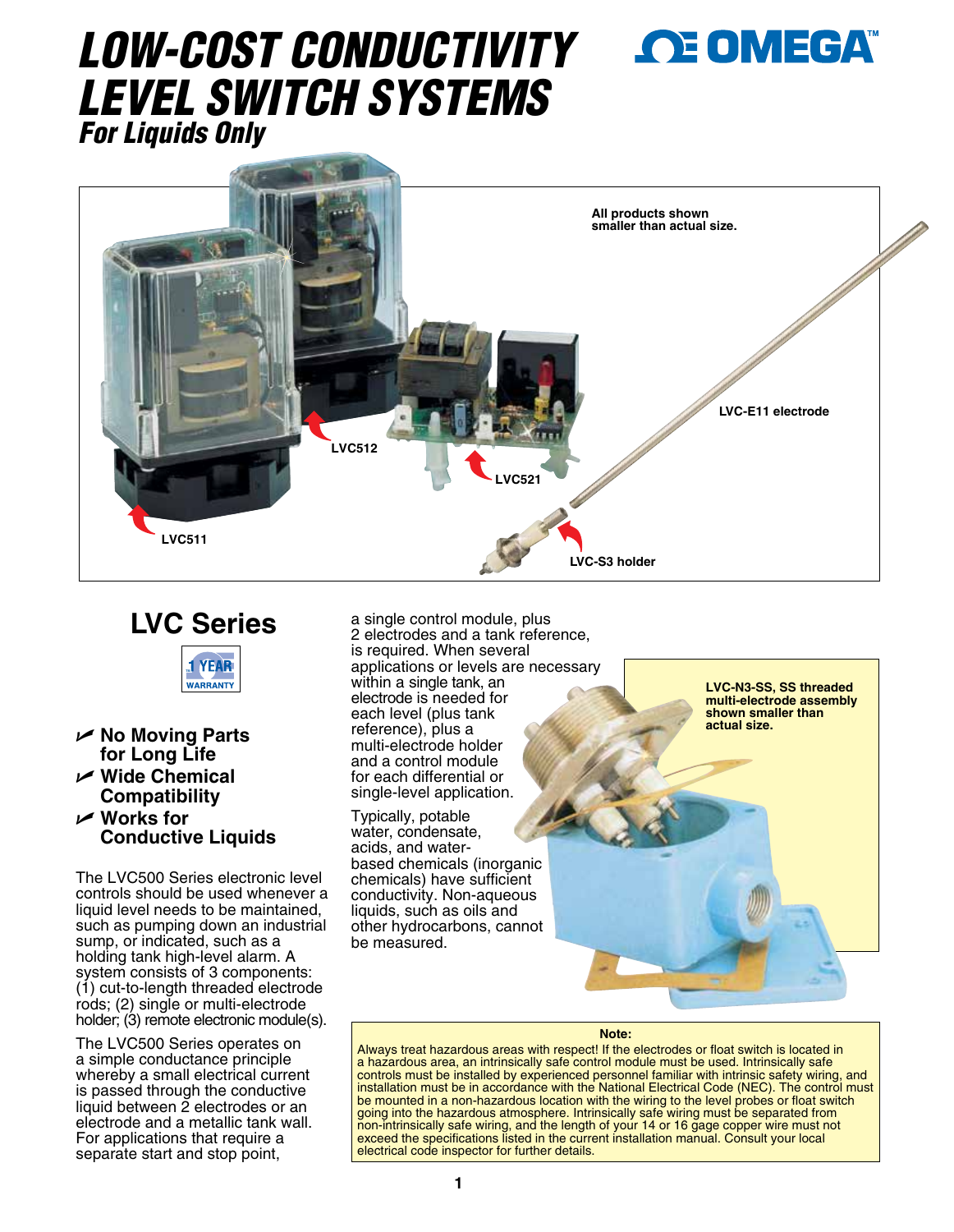# *Electronics Modules Mounting Assemblies*

### U **SPDT Relay Output** U **Fully Field Selectable** U **Transparent Case for Viewing Relay Status**

- Low-voltage probe circuit
- SPDT relay output
- Interface to pumps, valves, or alarm systems
- Field-selectable latching/ non-latching operation
- Field-selectable high/low alarm, pump-up/pump-down

### **LVC510 Series:**

- See-through Lexan® case for viewing relay status LED
- Plug-in module, socket included • Screw terminal connections for easy wiring

## **LVC512 Model:**

- Field-settable sensitivity to match a variety of liquids
- Required for distilled water (1 MΩ max)

## **LVC521 Model:**

- Open circuit board construction
- Low cost, OEM style
- Spade terminal connections
- Designed to mount on  $\frac{1}{16}$ " backplate with supplied plastic standoffs
- Relay status LED

## **LVC550 Series:**

- Intrinsically safe
- Approved for Class I and II, Division 1, Groups A through G
- 8 A relay output
- LVC551: FM approved LVC552: UL approved
- Can be used with any non-powered switch closure

## **Electronics Operation Direct Mode Single-Level Service:**

## **Single-Level Service:**

For high or low alarms or cutoffs. When the liquid rises to the electrode on terminal H, the control energizes, changing the state of the load contacts. The control remains energized until the liquid level recedes below electrode on terminal H. The control then de-energizes, returning load contacts to original state.



# **Differential Service:**

For fill or drain applications. When the liquid rises to the electrode on terminal H, the control energizes, changing the state of the load contacts. The control remains energized until the liquid level recedes below electrode on terminal L. The control then de-energizes, returning load contacts to original state.

## **Inverse Mode:**

Control energizes with power, changing the state of the load contacts. All other responses are the opposite of the response given by direct-mode operation. Inverse mode is normally used for pump-up or high-level alarm applications.

## **SPECIFICATIONS**

**Supply Voltage:** 102 to 132 Vac (110 to 132 Vac for LVC552), 50/60 Hz standard; 240 and 24 Vac optional) **Ambient Temperature:**  -40 to 65°C (-40 to 150°F)

**Switch-Point Hysteresis:** 1.6 mm  $(\pm\frac{1}{16})$ 

Relay Time Delay: 1/2 second delay on rising level

*See chart below for additional information.*

#### **Electronic Modules**

#### **MOUNTING ASSEMBLIES Single Electrode:**

The LVC-S Series comprises single electrode holders with exposed connection. UL-approved rubber boots are available for connection protection. **Shipping Weight:** 

LVC-S unit, 170 g (6 oz) **Overall Length:** 82.6 mm (3.25") **Multiple Electrodes:**

The LVC-N and LVC-F mounting assemblies feature a gasketed, epoxy-coated, die-cast aluminum junction box, and include the proper number of electrode holders. *See chart below for additional information.*

#### **Electrodes**

The LVC-E electrodes come standard in 316 SS, but are available in a wide range of materials. Electrodes thread into couplings on LVC-S, LVC-N, and LVC-F mounting assemblies.

**Electrode Diameter:** 6.35 mm (¼");<br>¼" thread length ⁄4" thread length

### **Electrode Weight:**

0.25 g/mm (0.167 lb/ft)

| <b>LVC</b>                    | <b>Power</b>       |             | <b>Dimensions: mm (inch)</b> | <b>Shipping Weight</b>     |          |  |
|-------------------------------|--------------------|-------------|------------------------------|----------------------------|----------|--|
| <b>Model</b>                  | <b>Consumption</b> | н           | W                            |                            | $g$ (oz) |  |
| 511                           | 4.5 W              | 88.9 (3.5)  | 50.8(2)                      | 58.7 (2.31)                | 487 (20) |  |
| 512                           | 4.5 W              | 88.9 (3.5)  | 63.5(2.5)                    | 66.7 (2.62)                | 487 (20) |  |
| 521                           | 4.5 W              | 34.9 (1.37) | 63.5(2.5)                    | 55.6 (2.19)                | 487 (20) |  |
| 551                           | 4.0 W              | 54(2.12)    | 85.7 (3.37)                  | 111.2 (4.18)               | 765 (27) |  |
| 552                           | 1.7W               | 54(2.12)    |                              | 85.7 (3.37)   111.2 (4.18) | 765 (27) |  |
| Jultinla Elaatrada Accambliac |                    |             |                              |                            |          |  |

### **Multiple Electrode Assemblies**

|                  | 'No. of           | <b>Housing Dimensions: mm (inch)</b> |             |             | <b>Housing</b>      |
|------------------|-------------------|--------------------------------------|-------------|-------------|---------------------|
| <b>LVC Model</b> | <b>Electrodes</b> | н                                    | W           |             | <b>Conduit Size</b> |
| NX-BR/FX-BR      |                   | 57.2 (2.25)                          | 57.2 (2.25) | 57.2 (2.25) | $\frac{1}{2}$ NPT   |
| NX-BR/FX-BR      | $2$ to 4          | 82.6 (3.25)                          | 82.6 (3.25) | 60.4 (2.37) | $\frac{1}{2}$ NPT   |
| NX-BR/FX-BR      | 5 to 7            | 101.6(4.0)                           | 101.6(4.0)  | 63.5(2.5)   | $\frac{3}{4}$ NPT   |